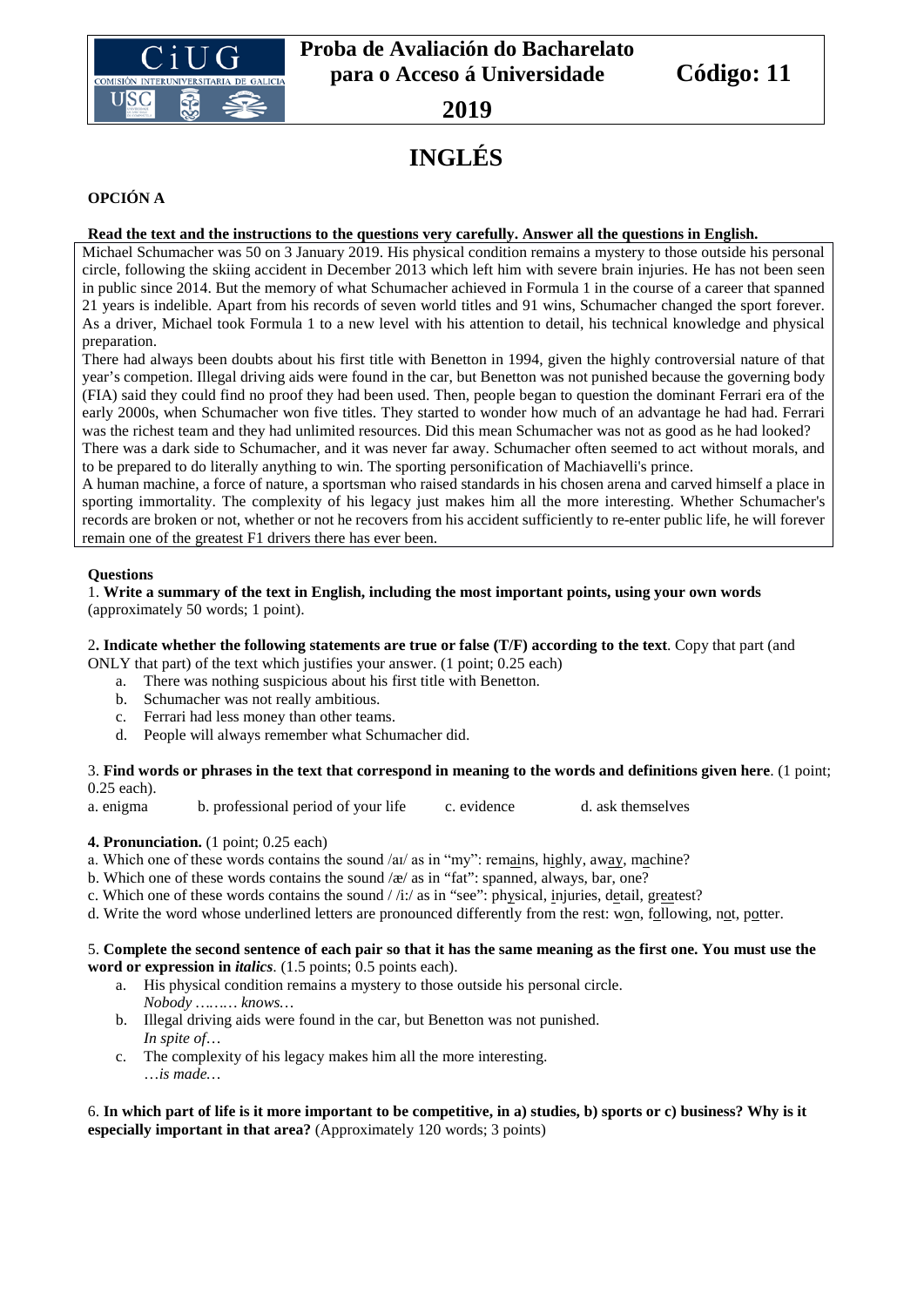

# **INGLÉS**

#### **OPCIÓN B**

#### **Read the text and the instructions to the questions very carefully. Answer all the questions in English.**

I ask a teenage girl, "how often do you text?" "250 times a day, or something", she tells me. Shocking! The digital lives of teenagers have become the target of weekly attacks. In a recent essay for the Guardian, the novelist J. Franzen bemoaned online socialising, arguing that it was creating a uniquely shallow and trivial culture, making kids unable to socialise face to face.

As a parent of two boys at primary school, I'm not immune to worry about these issues. That trend is real. Is it turning kids into emoticon-addled zombies, unable to connect, to form a coherent thought or even make eye contact? Could this be true?

I don't think so. New technologies always provoke generational panic, which usually has more to do with adult fears than with the lives of teenagers. In the 1930s, parents were anxious about the radio gaining "an invincible hold of their children". In the 80s, the great danger was the Sony Walkman – producing the teenager who "throbs with orgasmic rhythms", as philosopher Allan Bloom claimed. When you look at today's digital activity, the facts are much more positive than you might expect.

Indeed, social scientists who study young people have found that their use of digital technology can be inventive and even beneficial. This is true not just in terms of their social lives, but of their education too. So if you constantly use the social media, will you become unable, or unwilling, to engage in face-to-face contact? The evidence suggests not.

So what's the best way to cope? The same boring old advice that applies to everything in parenting: Moderation. It's the key to model good behaviour. Parents who stare non-stop at their phones and don't read books are likely to breed kids who will do the same. As ever, we ought to scrutinise our own behaviour.

#### **Questions**

#### **1. Write a summary of the text in English, including the most important points, using your own words** (approximately 50 words; 1 point).

**2**. Indicate whether the following statements are true or false (T/F) according to the text. Copy that part (and ONLY that part) of the text which justifies your answer. (1 point; 0.25 each)

- a. Online socializing is very superficial and dangerous.
- b. The use of social-networking seems to make young people incapable of direct communication.
- c. Parents have always worried about their children getting entangled in the new technological devices.
- d. The best piece of advice to parents is to set a good example

#### **3. Find words or phrases in the text that correspond in meaning to the words and definitions given here**. (1 point; 0.25 each).

a. goal, aim b. not very deep c. reluctant d. raise

#### **4. Pronunciation**. (1 point; 0.25 each)

- a. In which word is the plural ending pronounced /ɪz /: pencils, benches, plots, scientists?
- b. Write the word in which the "-ed" ending is pronounced /ɪd/: argued, produced, stared, intended
- c. Which word has the stress on the first syllable: connect, provoke, perish, control?
- d. In which word is the underlined letter ("a") pronounced differently**:** mayor, age, nature, danger?

#### **5. Complete the second sentence of each pair so that it has the same meaning as the first one. You must use the word or expression in** *italics*. (1.5 points; 0.5 points each).

- a. I ask a teenage girl: "How often do you text?" "I text 250 times a day" she tells me. *I asked a teenage girl how …and she*
- b. If you constantly use the social media, will you become unable, or unwilling, to engage in face-to-face contact?

*If you constantly used* …

c. In the 1930s, parents were anxious about the radio gaining "an invincible hold of their children" *In the 1930s, parents feared…*

#### **6. What are the advantages and disadvantages of social networks?** (Approximately 120 words; 3 points)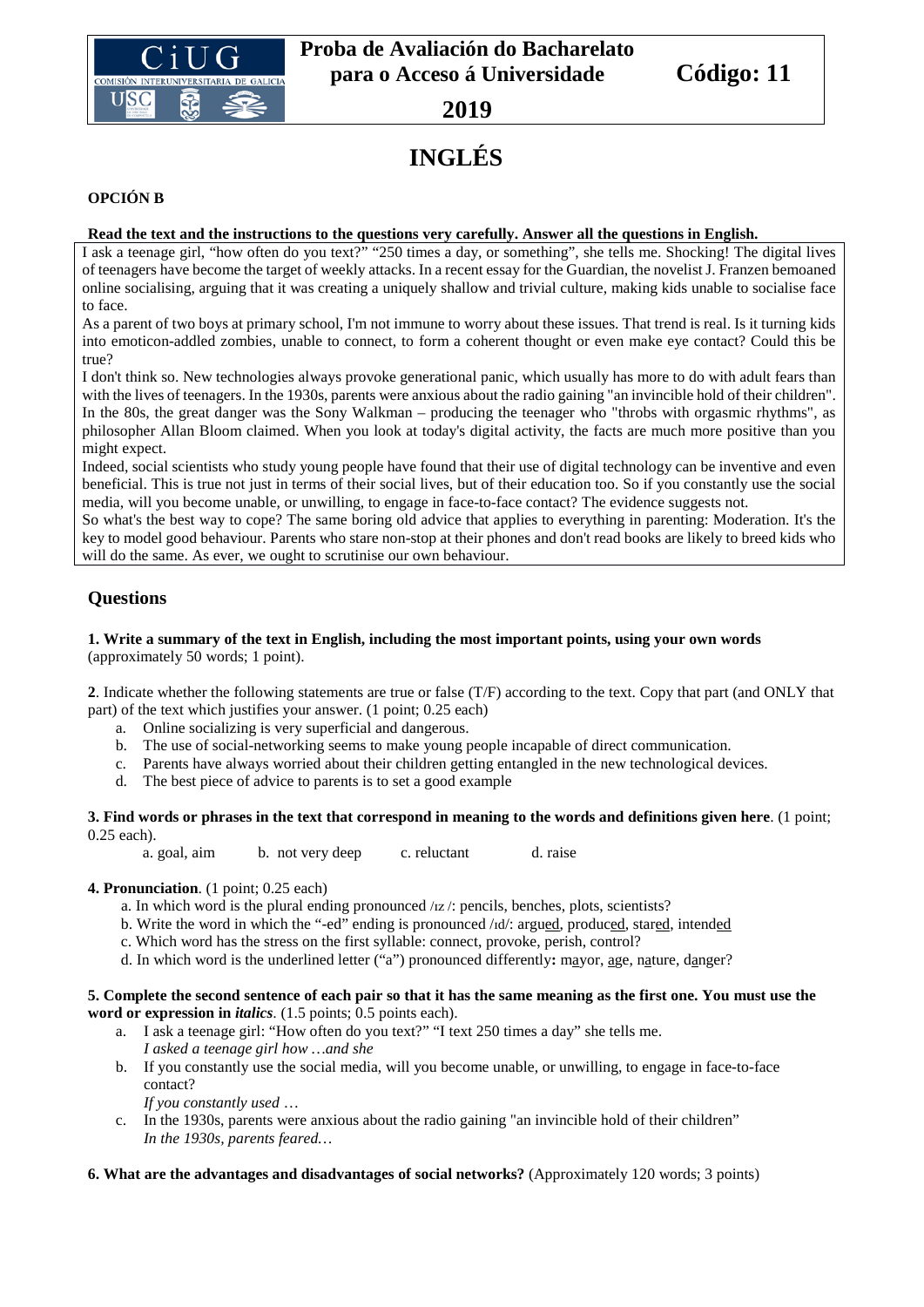

# **INGLÉS**

## **7. LISTENING TEST (1.5 points)**

## **You are going to hear a journalist interviewing a private detective.**

## **Here is the beginning of the conversation:**

**J**: Is being a private detective like it is in the films?

**PD**: No. I mean, in films you only see a small part of what a private detective does, and usually the exciting part. You don't see the hours and hours of waiting, the boring side. It's a much less glamorous job that the films make out.

### **Here is an example of a question:**

## **Why is the job of a private detective not as glamorous as it looks like in films?**

- *Because it involves a lot of fighting.*
- *Because it involves a lot of waiting.*
- *Because it doesn't involve a lot of money.*

The correct answer is: *Because it involves a lot of waiting.*

### **Ready? Now read the rest of the questions and alternative answers before listening to the conversation.**

(2-minute pause)

**Now listen to the rest of the conversation. You will hear it three times. Write the correct answers in your exam book (cuadernillo). Write the complete answer in the multiple choice questions (no more than one answer for each question) and fill in the gaps in the last five questions.**

(Recording)

**Now you will hear the text again.** 

(Recording)

**Now you will hear the text for the last time.** 

(Recording)

**That is the end of the Listening test. Write your answers in your examination notebook (cuadernillo) if you have not already done so. Then you can go on with the rest of the examination.**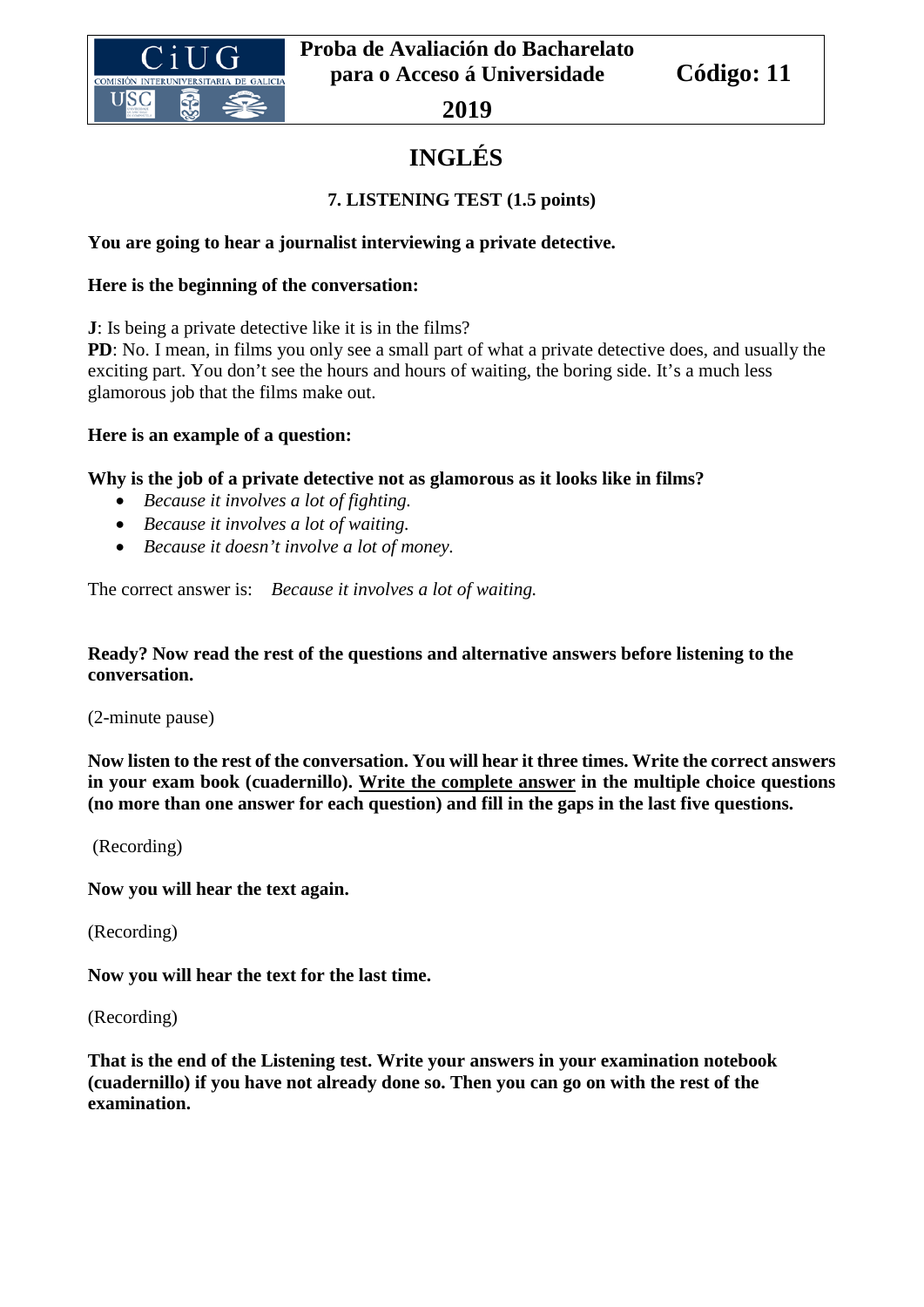

# **INGLÉS**

## **QUESTIONS:**

- **1 – 5. (True/False or Multiple choice). Write the correct option (5 x 0.1 points = 0.5 points)** 
	- **1. Private detectives' main cases are marriage infidelity and financial obligations. TRUE or FALSE.**

## **2. What activities does a private detective's job involve?**

- Collecting information, talking to witnesses, and collecting physical evidence
- Following suspects and informing the police
- Following a person, checking on their daily routine, and writing reports.
- **3. Private detectives very often just try to find a missing pet. TRUE or FALSE**

## **4. What is the difference between a male client and female client?**

- That women's suspicions are normally justified
- That men's suspicions are normally justified
- There is no difference

## **5. What doesn't he like about his job?**

- Earning rather low wages.
- Giving his clients bad news.
- Failing in his investigations.

## **6 – 10. (Sentence completion) Fill in with the missing information using a maximum of 3 words. (5 x 0.2 points = 1.0 point)**

- 6. One of the he uses is to keep different colour sweaters in the back of the car.
- 7. Because people the colour much more than on the person.
- 8. A piece of advice for someone deceiving someone else: never throw anything \_\_\_\_\_\_\_\_\_\_\_\_\_\_\_\_\_\_\_\_\_ into the rubbish.
- 9. The people in old films who \_\_\_\_\_\_\_\_\_\_\_\_\_\_\_\_\_\_\_\_\_\_\_\_\_ like letters in the fireplace weren't so stupid.
- 10. The worst problem with being a detective is that you end up not \_\_\_\_\_\_\_\_\_\_\_\_\_ anyone.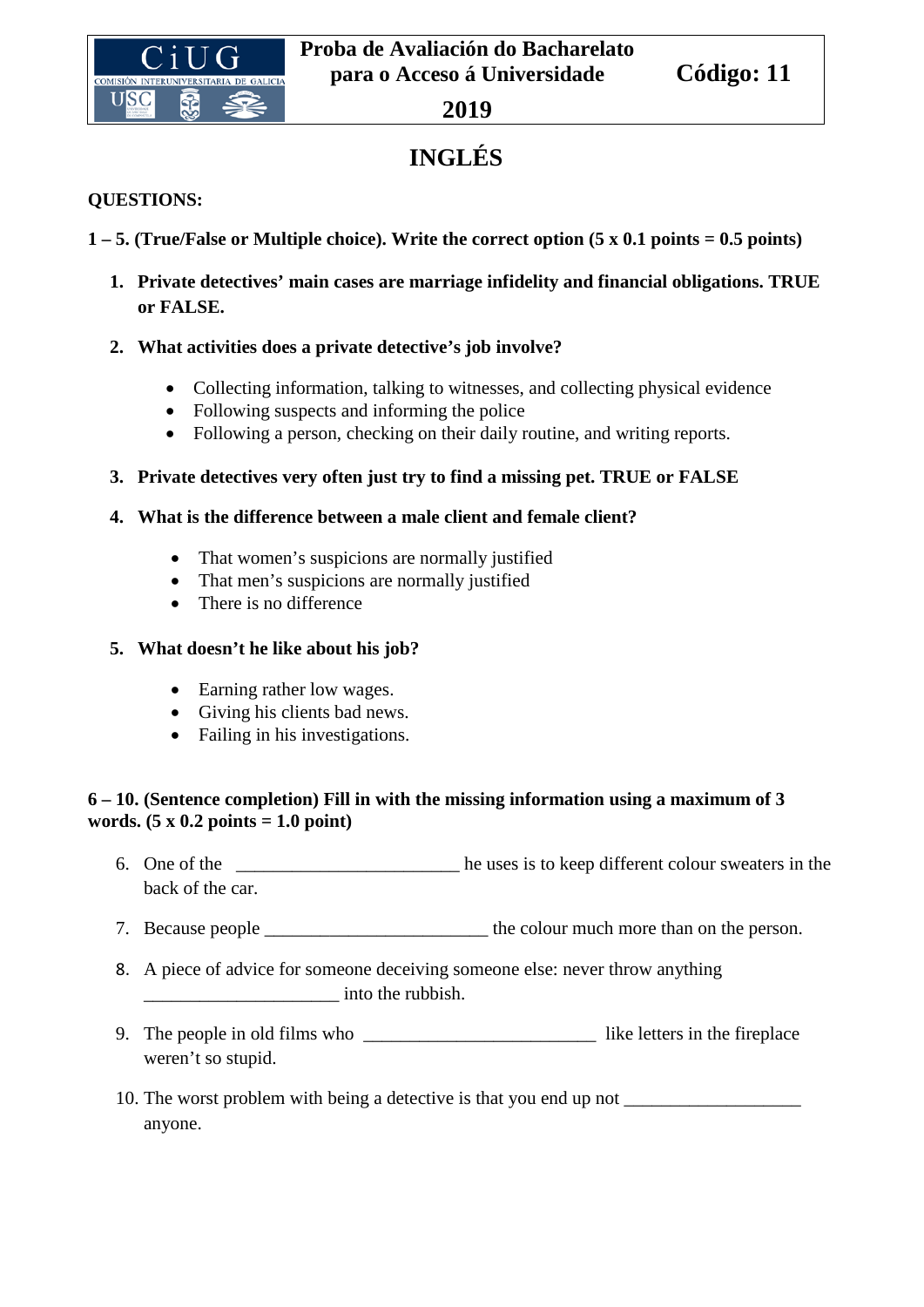

# **INGLÉS**

#### **OPCIÓN A**

#### **Read the text and the instructions to the questions very carefully. Answer all the questions in English.**

New York businessmen depend on them, Japanese teenagers can't live without them, and they're all the rage among schoolchildren. The simple scooter is supreme.

When else has a toy been so many things to so many people? "Scooter-commuters" zip along New York City sidewalks. Policemen ride scooters in Berlin. At some Wal-marts, employees scoot down the megastore's endless aisles. Scooters are handy for restaurant deliveries. But if you worry that scooters are too ordinary, consider this: Prince Harry is said to scoot the long halls of British royal palaces.

In crowded Japan, people often bike between home and the trains that take them to work or school. At many train stations, bike parking has become a problem, and foldable scooters offer a perfect solution. An estimated 75,000 are sold each week, and people wanting to buy scooters may have to wait months.

Not just commuters but elderly people in Japan use scooters to make simple travel easier. Teenagers and kids use them for fashion, while other fans have practically made scootering a sport.

Despite their widespread popularity, these sleek toys have sparked worries and complaints. They can be unsafe in the roadway but are often illegal on sidewalks or bike paths. No traffic rules apply to them, and few of their riders wear helmets.

Scooters were invented in Germany in 1817. In the United States, scooters first enjoyed wide popularity during the Great Depression, when many children built their own scooters from recycled wood. Scooters had a small surge of popularity in the 1950s and were trendy off and on until they were replaced by skateboards in the 1980s.

Unlike bikes, scooters are portable—you can fold one up and stash it in a backpack. Unlike cars, they're relatively cheap and don't need to be fed. And they're safer and easier to use than skateboards or roller blades.

#### **Questions**

**1.** Write a summary of the text in English, including the most important points, using your own words (approximately 50 words; 1 point).

**2.** Indicate whether the following statements are true or false (T/F) according to the text. Copy that part (and ONLY that part) of the text which justifies your answer. (1 point; 0.25 each)

- a. Scooters are very useful for dispatching products.
- b. It is very easy to buy a scooter in Japan.
- c. Riders usually wear protection for their head.
- d. Cars are not cheaper than scooters

**3.** Find words or phrases in the text that correspond in meaning to the words and definitions given here. (1 point; 0.25 each).

a. latest fashion b. corridors c. person who daily travels to work d. fashionable

#### **4.** Pronunciation. (1 point; 0.25 each)

- a. In which of the following words is the ending "-ed" pronounced **/t/**, like in *worked***?** planted, folded, delivered, bumped
- b. Write the word whose underlined letters are pronounced differently: food, fool, cook, boot
- c. In which word are the underlined letters pronounced **/**ɑː**/** as in "p**ar**k"? bare, are, care, fare
- d. Which vowel sound is pronounced differently in: cheap, piece, these, this?

**5.** Complete the second sentence of each pair so that it has the same meaning as the first one. You must use the word or expression in *italics*. (1.5 points; 0.5 points each).

a. Prince Harry is said to scoot the long halls of the royal palaces.

 *People* …

- b. Unlike bikes, scooters are portable.
- … *but* ….
- c. I didn't have the money to buy the scooter. …*wish*…

**6.** Write a letter to a friend to tell her/him that you have received an electric scooter for you birthday. (Approximately 120 words; 3 points)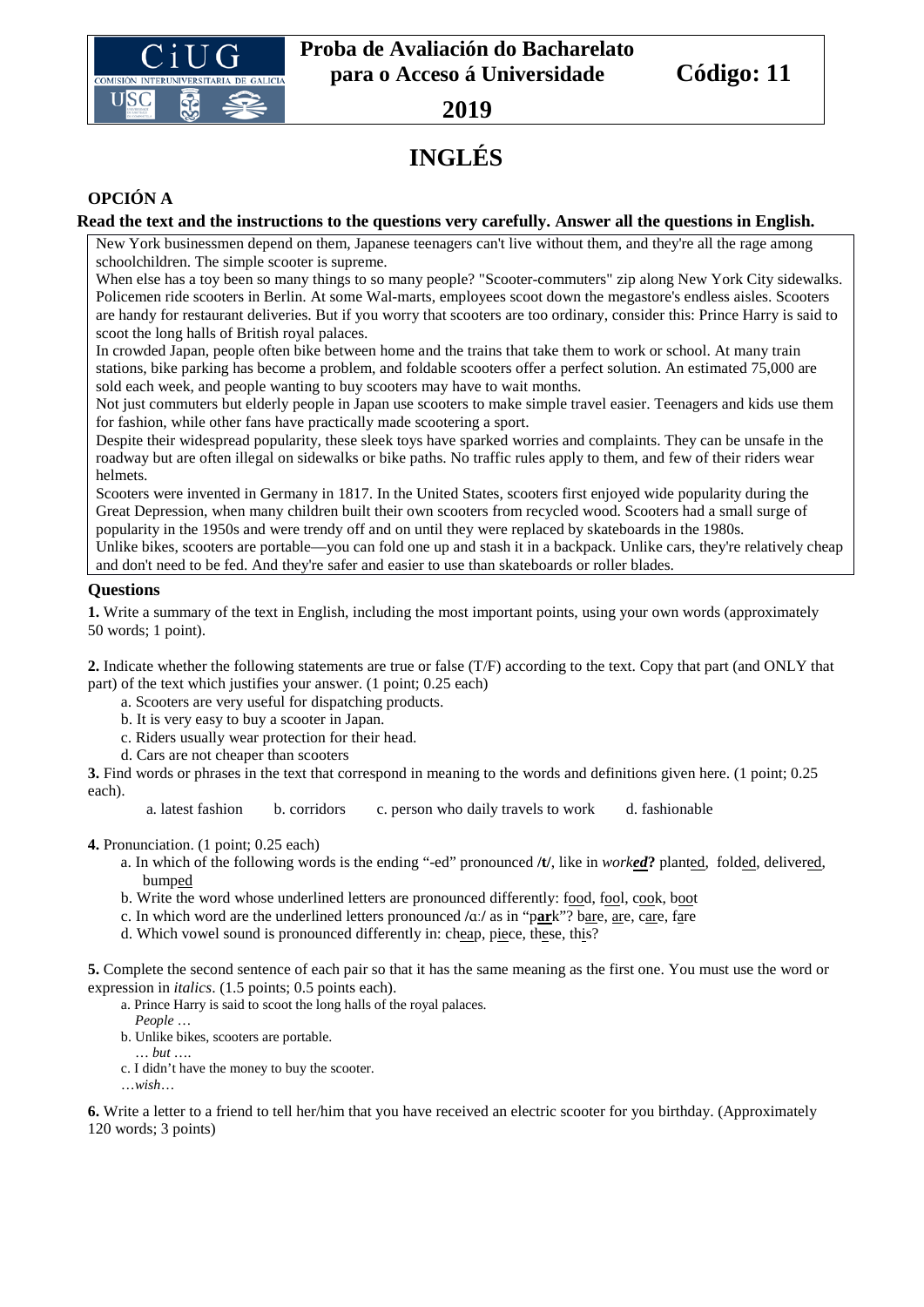

# **INGLÉS**

#### **OPCIÓN B**

**Read the text and the instructions to the questions very carefully. Answer all the questions in English.**

If you are thinking of improving your health as one of your new year´s resolutions, you could be forgiven for feeling a little overwhelmed as to where to start.

It is easy to only think about our physical health, but you should also be focusing on improving your mind by building self-awareness, to recognise and understand your moods, emotions and drives, so that you can begin to act more consciously to make better choices for yourself.

Regarding physical exercise, as many of us will quit the gym after a month or two, you should find ways to incorporate exercise into your daily lives. There are plenty of ways to do this, from avoiding the lifts at work, to parking on the far side of a supermarket car park when you are doing the shopping.

We have all heard about getting our five portions of fruit and vegetables a day. But it is not only quantity we should be striving for, but also diversity. This is because plant-based diversity is thought to have a key role in good gut health. Allergies, obesity, inflammatory bowel disease, Parkinson's, and even depression have all been linked to the bacteria in our gut.

The truth is that if you are not enjoying your life you probably won't stick to any difficult or challenging changes. So you should focus on trying to be happier by for instance making one change in your lives which will make you smile more often.

And finally, we should all aim to get enough sleep since even being mildly deprived of it can affect a range of cognitive functions, including decision making.

In this respect everything helps, from avoiding caffeine or the use electronic devices like phones and laptops well before bedtime, to always going to bed at a similar time.

#### **Questions**

**1.** Write a summary of the text in English, including the most important points, using your own words (approximately 50 words; 1 point).

**2.** Indicate whether the following statements are true or false (T/F) according to the text. Copy that part (and ONLY that part) of the text which justifies your answer. (1 point; 0.25 each)

- a. Self-awareness is just something that helps us to avoid embarrassment.
- b. Having apples and bananas five times a day every day is enough to keep healthy.
- c. A healthy diet only affects your physical health.
- d. Severe lack of sleep will affect your decision making process.

**3.** Find words or phrases in the text that correspond in meaning to the words and definitions given here. (1 point; 0.25 each). a. states of mind b. leave c. important d. fixed, unchanging

**4.** Pronunciation. (1 point; 0.25 each)

- a. In which of the following words is the **-ed** ending pronounced as in "needed": asked, laughed, acted, kissed
- b. In which word is the underlined sound pronounced as fun? busy, tough, put, cruel
- c. In which word is the vowel sound pronounced differently: silk, mild, wild, blind

d. In which word is the group "th" pronounced as in "though": thought, thanks, then, thumb

**5.** Complete the second sentence of each pair so that it has the same meaning as the first one. You must use the word or expression in *italics*. (1.5 points; 0.5 points each).

- a. Why are they building that house?
- *Why is*…
	- b. I didn´t see her when she was in town
		- *I wish* …
	- c. She´s a talented player. However, she hasn´t won any games yet.  *Despite*…

**6**. What changes would you like to make in your life? (Approximately 120 words; 3 points)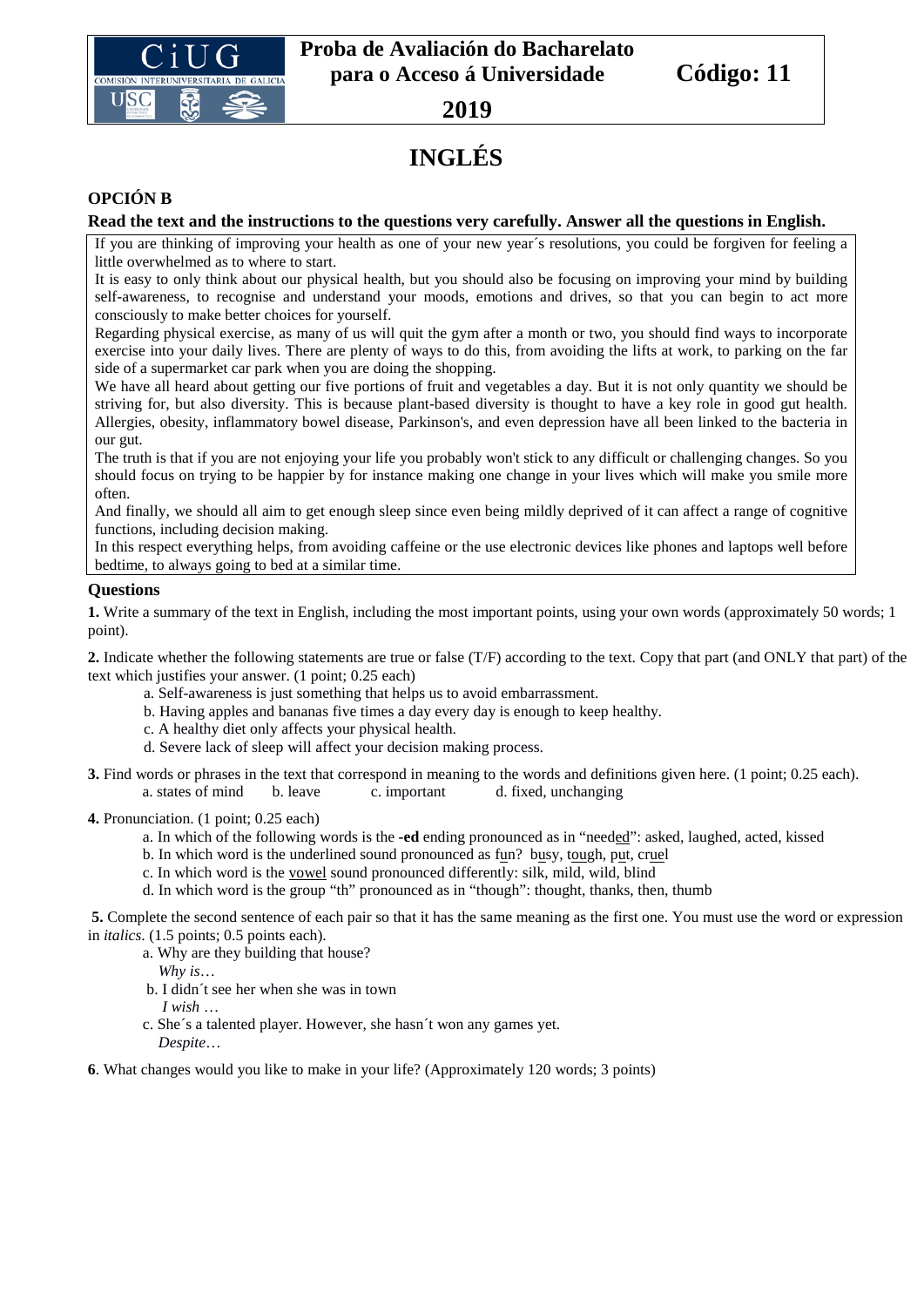

# **INGLÉS**

## **7. LISTENING TEST (1.5 points)**

## **You are going to hear an interview with Dr Weeks talking about "superyoung" people**

## **Here is the beginning of the conversation:**

"We've all met them, that irritating woman who turns up at a school reunion twenty years later looking almost the same age as the day she left school, or the middle- aged man who can beat people half his age on the tennis court. Well, Dr David Weeks, who's with us tonight, has spent years researching into these so-called "superyoung" people."

### **Here is an example of a question:**

### **Why does the journalist use the adjective "irritating" in this case?**

*Because she doesn't like school reunions Because she feels envious Because she cannot play tennis so well*

The correct answer is: *Because she feels envious*

#### **Ready? Now read the rest of the questions and alternative answers before listening to the conversation.**

(2-minute pause)

**Now listen to the rest of the conversation. You will hear it three times. Write the correct answers in your exam book (cuadernillo). Write the complete answer in the multiple choice questions (no more than one answer for each question) and fill in the gaps in the last five questions.**

(Recording)

**Now you will hear the text again.** 

(Recording)

**Now you will hear the text for the last time.** 

(Recording)

**That is the end of the Listening test. Write your answers in your examination notebook (cuadernillo) if you have not already done so. Then you can go on with the rest of the examination.**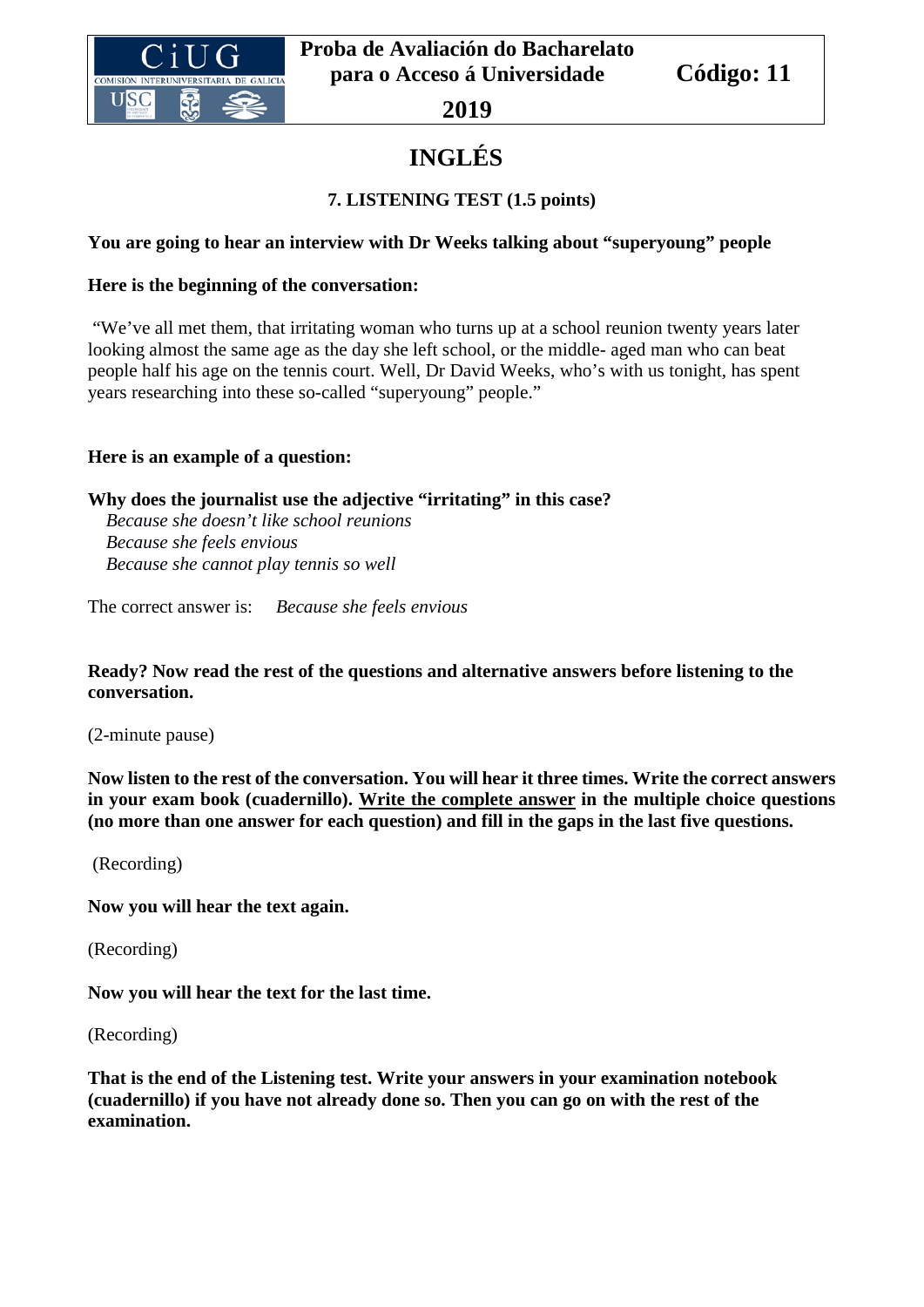

# **INGLÉS**

## **QUESTIONS:**

- **1 – 5. (True/False or Multiple choice). Write the correct option (5 x 0.1 points = 0.5 points)** 
	- **1. Being** *superyoung* **means not only looking about twenty five years younger, but also behaving and feeling this way. TRUE or FALSE.**

## **2. What is an important factor apart from their genes?**

- A satisfying love life with an older person
- An only very good romantic relationship.
- Satisfying relationships with younger people.

## **3.** *Superyoung* **people don't have any children or very few. TRUE or FALSE**

### **4. How does a superyoung person normally live?**

- They travel more and watch more TV
- They read more and travel to nearer destinations
- They travel to more distant destinations and read more

## **5. Do they do sport? What type?**

\_\_\_\_\_\_\_\_\_\_\_\_\_\_\_\_\_\_ .

- They'd rather do individual sports
- They prefer to watch sports.
- They like playing football and other team sport

### **6 – 10. (Sentence completion) Fill in with the missing information using a maximum of 3 words. (5 x 0.2 points = 1.0 point)**

- 6. The superyoung tend to be less\_\_\_\_\_\_\_\_\_\_\_\_\_\_\_\_\_\_\_ and more \_\_\_\_\_\_\_\_\_\_\_\_\_\_\_\_ and
- 7. There was no common\_\_\_\_\_\_\_\_\_\_\_\_\_\_\_\_\_\_\_\_\_\_\_\_\_\_\_ habits among the superyoung.
- 8. As for alcohol, there were people who drank wine, beer or
- 9. Among the superyoung there were the subsets of than smokers.
- 10. The superyoung rarely use \_\_\_\_\_\_\_\_\_\_\_\_\_\_\_\_\_\_\_\_\_\_\_\_\_ or hair transplants to keep their young looks.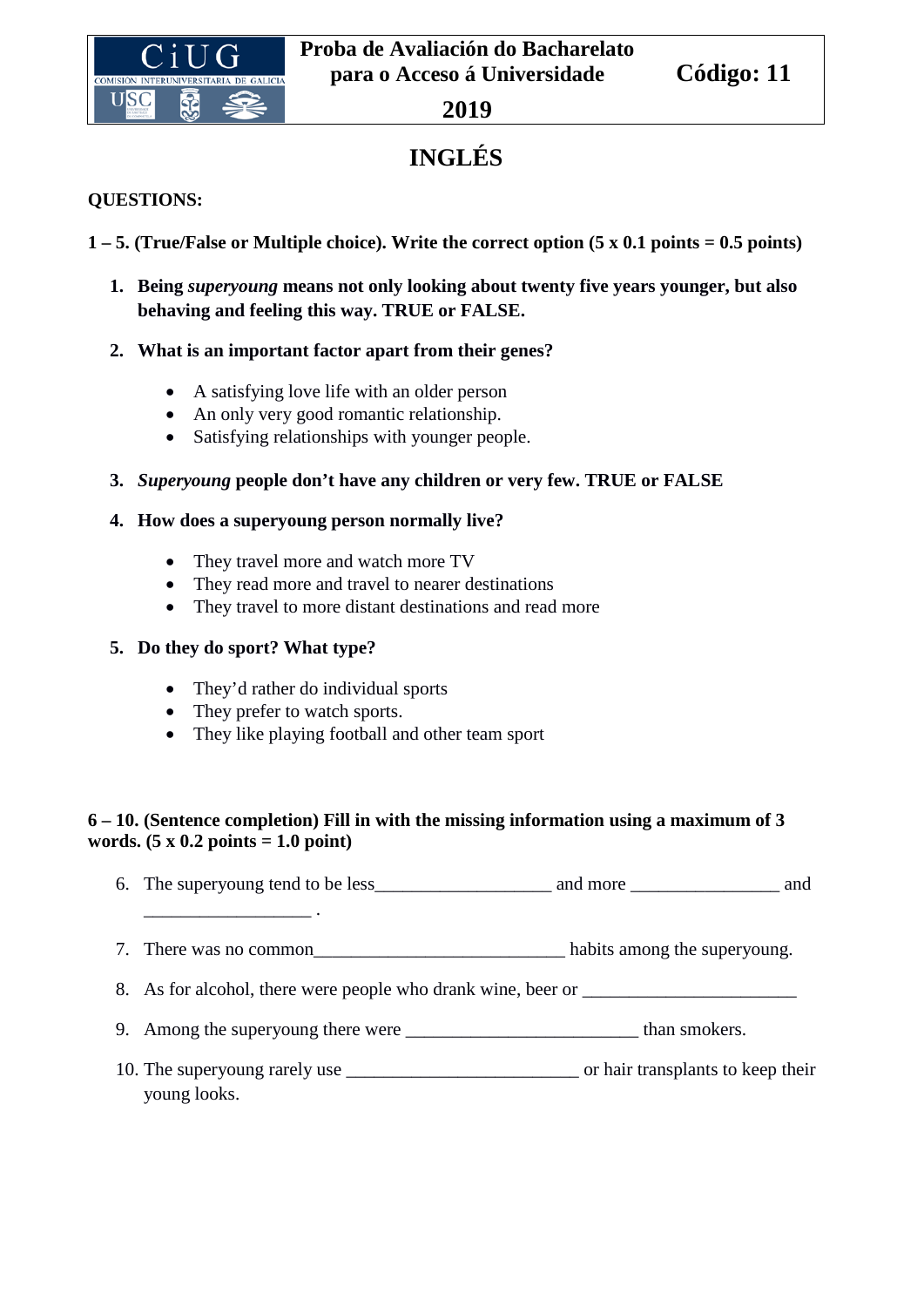#### **Inglés (11): Suggested answers**

## **OPCIÓN A**

#### **1. Summary**

Michael Schumacher, who abandoned Formula 1 competition after an accident in 2014, is considered one of the best drivers that has ever existed. However, his successful career has been surrounded by controversy due to his possible use of drugs and his unlimited ambition.

#### **2. Mark the following …**

a. False (" There had always been doubts about his first title with Benetton")

b. False ("Ferrari was the richest team and had unlimited resources")

c. False ( "Schumacher often seemed often seemed to act without morals, and to be prepared to do literally anything to win")

d. True ("a sportsman who raised standards in his chosen arena carved himself a place in sporting immortality")

#### 3**. Find words…**

|  | a. mystery |  | c. proof |
|--|------------|--|----------|
|--|------------|--|----------|

b. career d. wonder

### **4. Pronunciation**

| a. highly | c. reading |
|-----------|------------|
|           |            |

# b. spanned d. won

### **5. Complete…**

- a. Nobody outside his personal circle knows anything about his physical condition
- b. In spite of / despite having found illegal driving aids in the car, Benetton was not punished. Despite the fact that illegal driving aids were found in the car, Benetton was not punished In spite of the illegal driving aids found in the car, Benetton was not punished.
- c. He is made all the more interesting due to/because of/ by the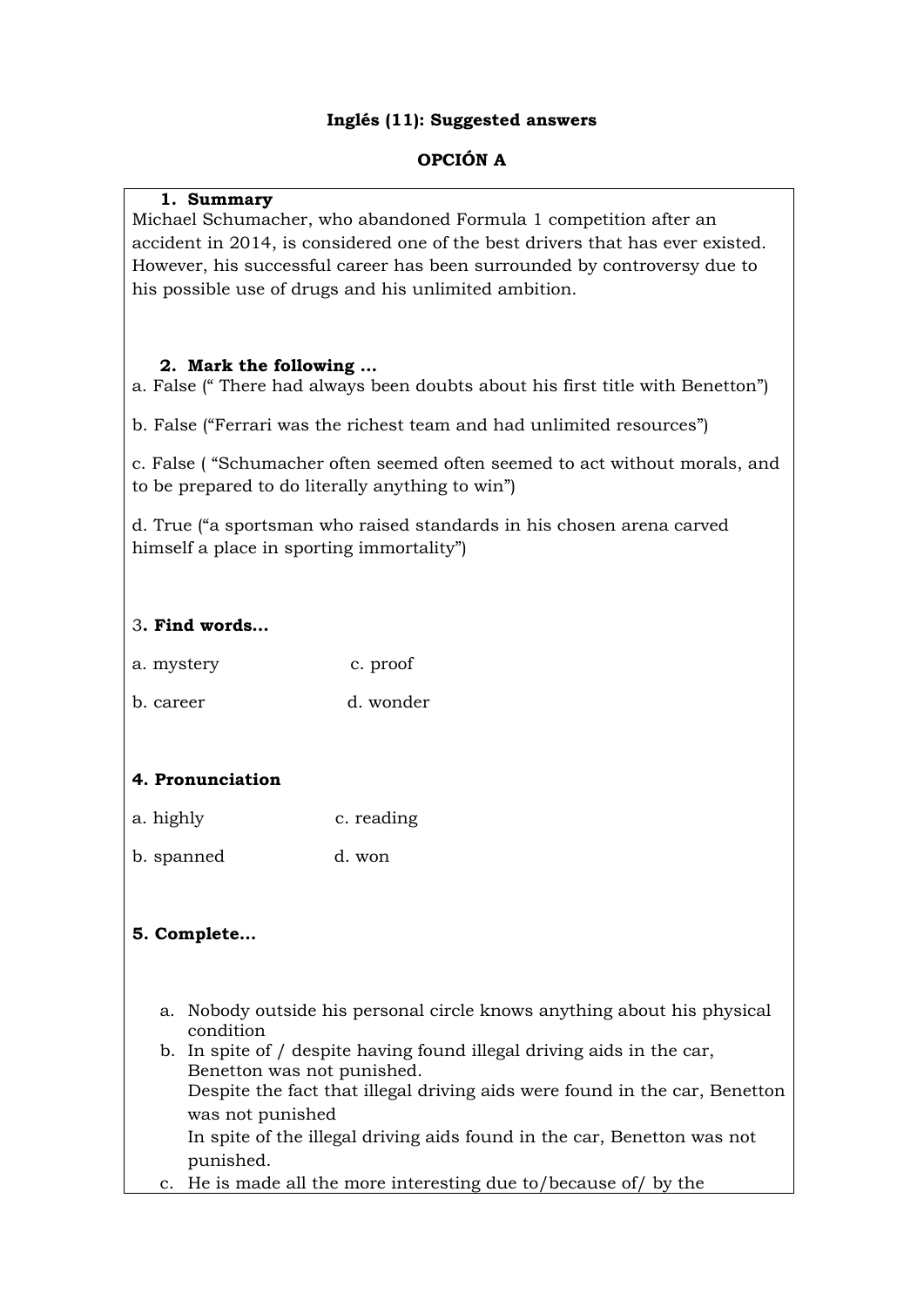complexity of his legacy.

## **OPCIÓN B**

#### **1. Summary**

People think that teenagers' use of new technologies is very pernicious for their socialization, but the author believes that all new technological devices have caused a lot of concern among parents. In fact social scientists indicate that digital life has many advantages. What parents can do is to set a good example for their children.

## **2. Mark the following …**

a. False (…" the digital lives of teenagers have become the target of weekly attacks. (…) it was creating a uniquely shallow and trivial culture")

b. True. ("making kids unable to communicate face to face")

c. True ("new technologies always provoke generational panic, which usually has more to do with adult fears than with the lives of teenagers")

d. True ("Parents who stare non-stop at their phones and don't read books are likely to breed kids who will do the same. As ever we ought to scrutinize our own behaviour")

### 3**. Find words…**

- a. target c. unwilling b. shallow d. breed **4. Pronunciation**  a. benches c. perish
- b. intended d. mayor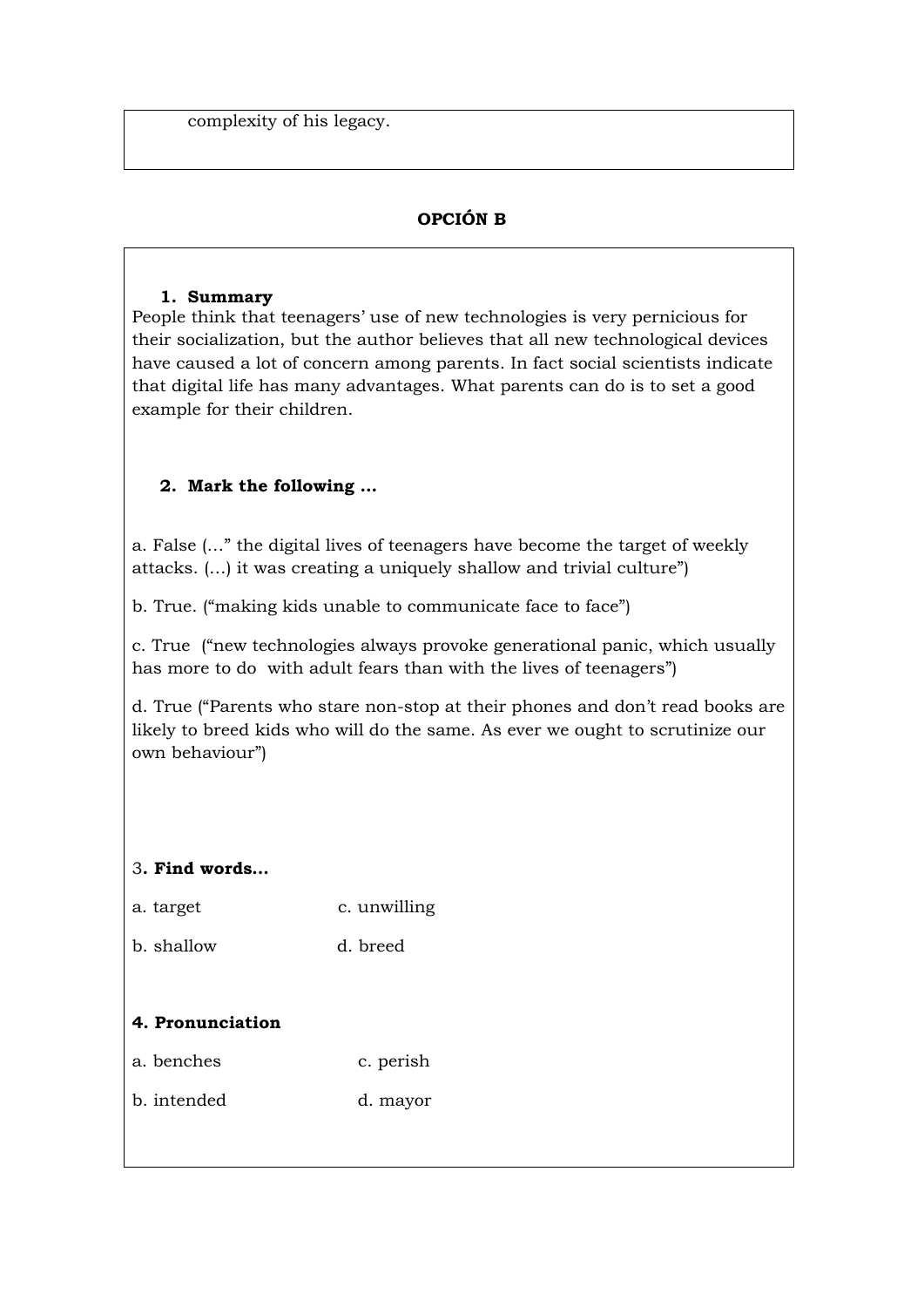#### **5. Complete…**

a. "…how often she texted and she told me/ answered (that) she texted 250 times a day"

b. "…the social media, would you become unable, or unwilling, to engage in face-to-face contact?

c. … feared that the radio would/ could/ might gain "an invincible hold of their children"

## **Listening Test:**

#### **Questions:**

- 1. TRUE
- 2. Following a person, checking on their daily routine, and writing reports.
- 3. False
- 4. That women's suspicions are normally justified.
- 5. giving clients bad news
- 6. tricks
- 7. focus on
- 8. incriminating
- 9. burnt evidence
- 10.trusting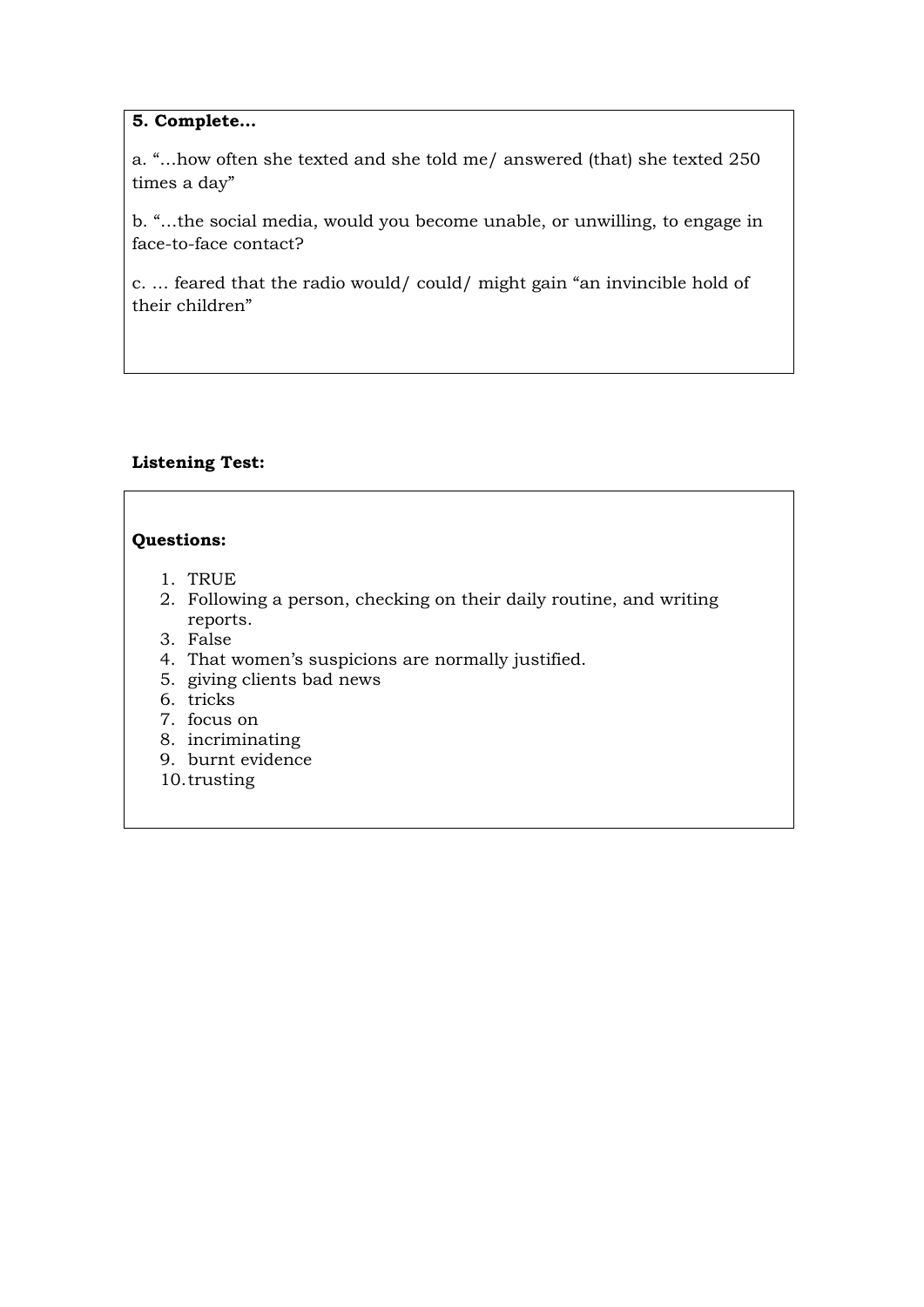## **Inglés (11**)

#### Suggested answers

## **OPCIÓN A**

#### **1.Summary**

Scooters are very popular among young and professional people. They are very practical because they don't need any parking space or petrol and are portable. However, they can be dangerous when driven in the roadway, without helmet and not following traffic rules. They have a long tradition and have been on and off trend.

#### **2. Reading Comprehension**

a. T Scooters are handy for restaurant deliveries

b. F (In crowded Japan)….people wanting to buy scooters may have to wait months c. F

..few of their riders wear helmets.

d. T

unlike cars, they are relatively cheap

#### **3. Find words…**

- a. rage c. commuter
- b. aisles d. trendy

#### **4. Pronunciation**

| a. bumped | c. are  |
|-----------|---------|
| b. cook   | d. this |

#### **5. Complete…**

- a. People say that PH scoots the long halls of the royal palaces
- b. Scooters are portable, but bikes are not.
- c. I wish I had had the money to buy the scooter

### **OPCIÓN B**

#### **1.Summary**

As a new-year's resolution it is not so difficult to improve our health if we consider both our body and our mind: by being more self-conscious, thinking of realistic physical exercise and a diet based on a variety of vegetables and fruits, good for our mental fitness. Two other important factors are happiness and sleep.

#### **2. Reading Comprehension**

a. F

*.. by building self-awareness, to recognize and understand your moods, emotions and drives, so that you can begin to act more consciously to make better choices for yourself.* 

b. F

*…but it is not only quantity we should be striving for, but also diversity* c. F

*…allergies, obesity, inflammatory bowel disease, Parkinson's, and even depression have all been linked to the bacteria in our gut.* 

… *About overweight people he wrote: "Let's slap fat people when you see them*…" d. F

*…since even being mildly deprived of it (sleep) can affect a range of cognitive functions, including decision making.*